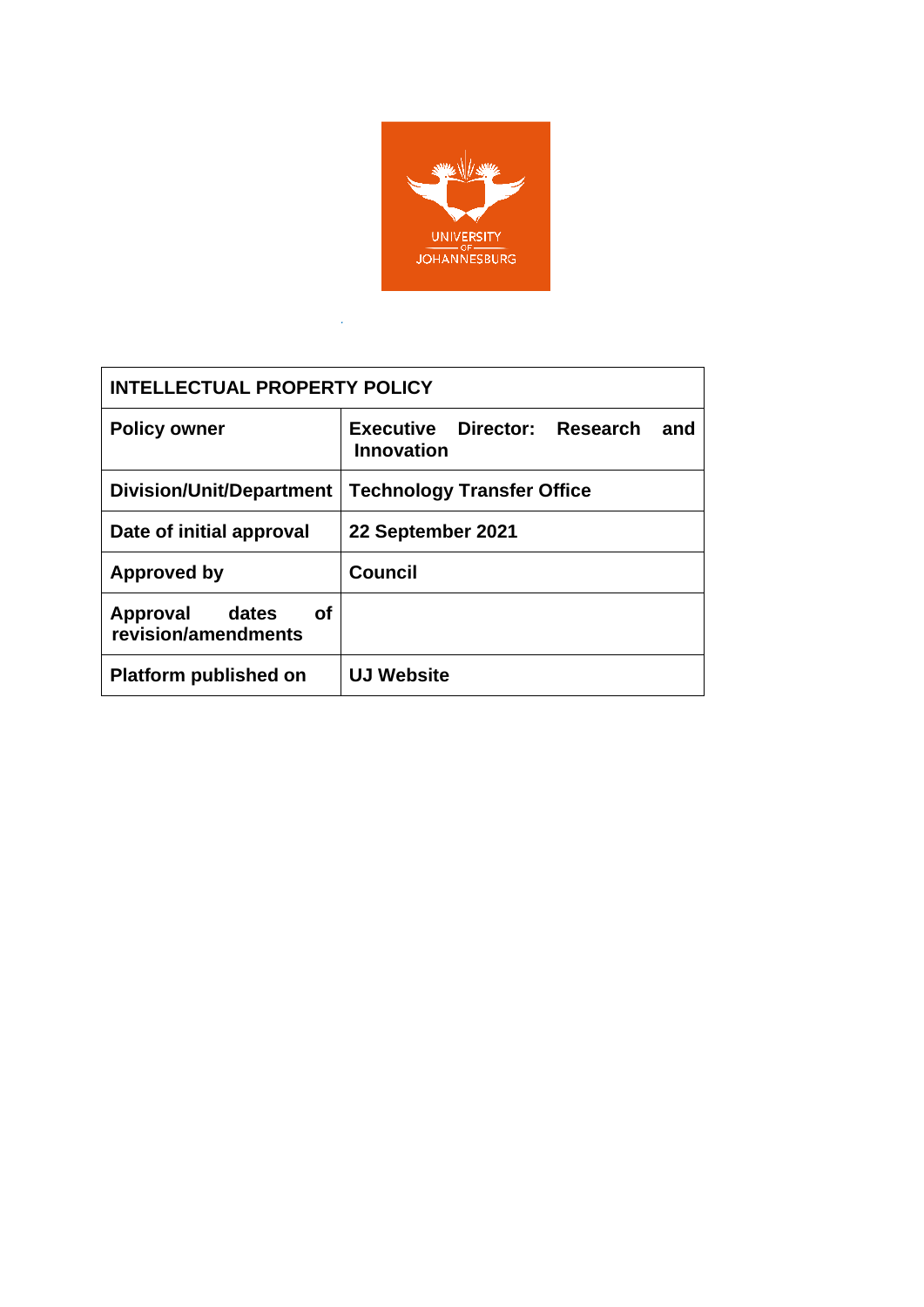# **1. PREAMBLE**

- 1.1. In pursuit of its vision of being an international university of choice, anchored in Africa, dynamically shaping the future, and carrying out its mission of inspiring its community to transform and serve humanity through innovation and the collaborative pursuit and dissemination of knowledge, the University, as a higher education institution, creates IP.
- 1.2. The Intellectual Property Rights from Publicly Financed Research and Development Act 51 of 2008 was promulgated in order to provide for more effective utilisation of IP emanating from publicly financed research and development.
- 1.3. The University strives to exploit its IP for the benefit of society with a view to creating value and achieving positive impact, to promote sustainability, grow the South African economy, improve quality of life and offer the opportunity for better livelihoods.

# **2. PURPOSE**

The purposes of this Policy are to:

- 2.1. Encourage and incentivise the development by University IP Creators of IP capable of creating value and making an impact in society;
- 2.2. Govern the ownership, management and exploitation of University IP in the best interests of the University, IP Creators and society; and
- 2.3. Ensure compliance with the statutory requirements of the Act.

### **3. SCOPE**

- 3.1. This Policy applies to IP developed by:
	- 3.1.1. University employees in the course and scope of their employment;
	- 3.1.2. Students and post-doctoral fellows in the course and scope of research carried out under supervision of a University employee and/or making use of University resources; and
	- 3.1.3. Others Bound by this Policy in the course and scope of work carried out at or on behalf of the University.
- 3.2. As an exception to section 3.1 above, copyrighted works which are associated with conventional academic work, such as articles, publications and books, and creative works (including literary, artistic and musical works), are excluded from the scope of this Policy. This exception will not apply, however, to works commissioned by the University or to works created with substantial use of University resources.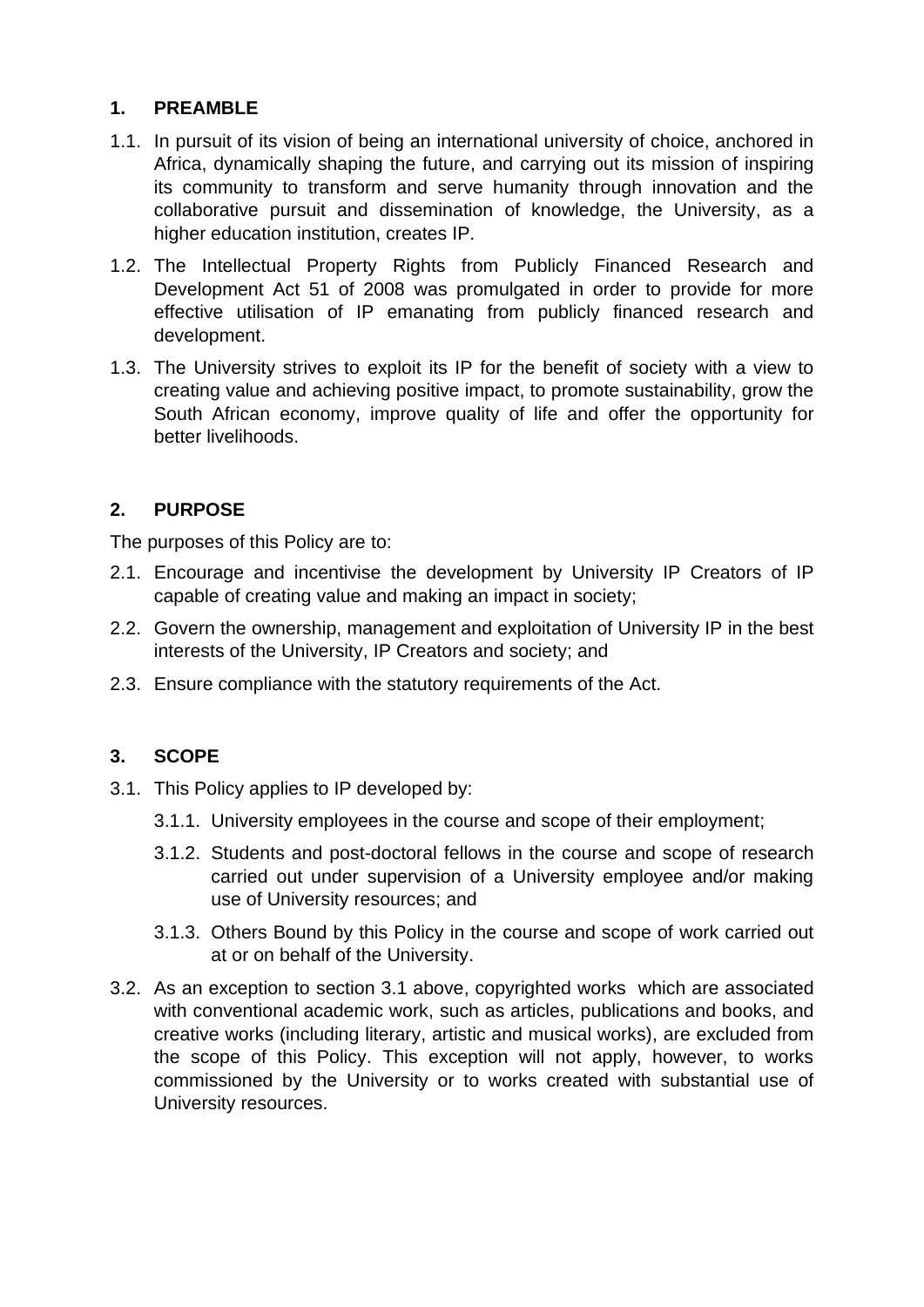# **4. DEFINITIONS AND ABBREVIATIONS**

Unless the context indicates otherwise, words and abbreviations used in the Policy have the following meanings:

| 4.1  | Act                               | The Intellectual Property Rights from Publicly<br>Financed Research and Development Act 51<br>of 2008 and includes any Regulations made in<br>terms thereof.                                                                                                                                                                                                           |
|------|-----------------------------------|------------------------------------------------------------------------------------------------------------------------------------------------------------------------------------------------------------------------------------------------------------------------------------------------------------------------------------------------------------------------|
| 4.2  | <b>BBBEE</b>                      | Broad-based Black Economic Empowerment<br>as defined in Section 1 of the Broad-Based<br>Black Economic Empowerment Act 53 of<br>2003.                                                                                                                                                                                                                                  |
| 4.3  | Commercialisation                 | The process by which IP is utilised to create<br>value for the University, society and/or<br>industry by means of an IP Transaction, and<br>"Commercialise"<br>has<br>corresponding<br>a<br>meaning.                                                                                                                                                                   |
| 4.4  | <b>Full Cost</b>                  | Means the full cost of undertaking research<br>development<br>determined<br>and<br>as<br>in.<br>accordance with the Full Cost model for the<br>University approved by NIPMO, and includes<br>all applicable direct and indirect costs.                                                                                                                                 |
| 4.5  | <b>Intellectual Property</b>      | Any creation of the mind that is capable of<br>being protected by law from use by any other<br>person, whether in terms of South African law<br>or foreign intellectual property law,<br>and<br>includes any rights in such creation.                                                                                                                                  |
| 4.6  | IP                                | Intellectual Property.                                                                                                                                                                                                                                                                                                                                                 |
| 4.7  | <b>IP Creator</b>                 | A University employee, student, postdoctoral<br>fellow or Others Bound by this Policy involved<br>in the conception of IP and identifiable as such<br>for the purposes of obtaining statutory<br>protection and enforcement of IP rights, where<br>applicable.                                                                                                         |
| 4.8  | <b>IP Transaction</b>             | Any agreement in terms of which IP rights are<br>transferred to a third party, and includes<br>(without limitation) licensing and assignment.                                                                                                                                                                                                                          |
| 4.9  | <b>MEC</b>                        | Management Executive Committee                                                                                                                                                                                                                                                                                                                                         |
| 4.10 | <b>MECCC</b>                      | Committee<br>Management<br>Executive<br><b>Commercialisation Committee.</b>                                                                                                                                                                                                                                                                                            |
| 4.11 | <b>NIPMO</b>                      | <b>The</b><br>National<br>Intellectual<br>Property<br>Management Office.                                                                                                                                                                                                                                                                                               |
| 4.12 | Others Bound<br>by<br>this Policy | Those who carry out work at or on behalf of<br>University who are not employees,<br>the<br>students or post-doctoral fellows of the<br>University,<br>under 'Further<br>appointed<br>Categories of Professor' and 'Additional<br>Categories<br>Academic<br>Appointment'<br>of<br>according to the Policy<br>Academic<br>on<br>Categories, Appointment and<br>Promotion |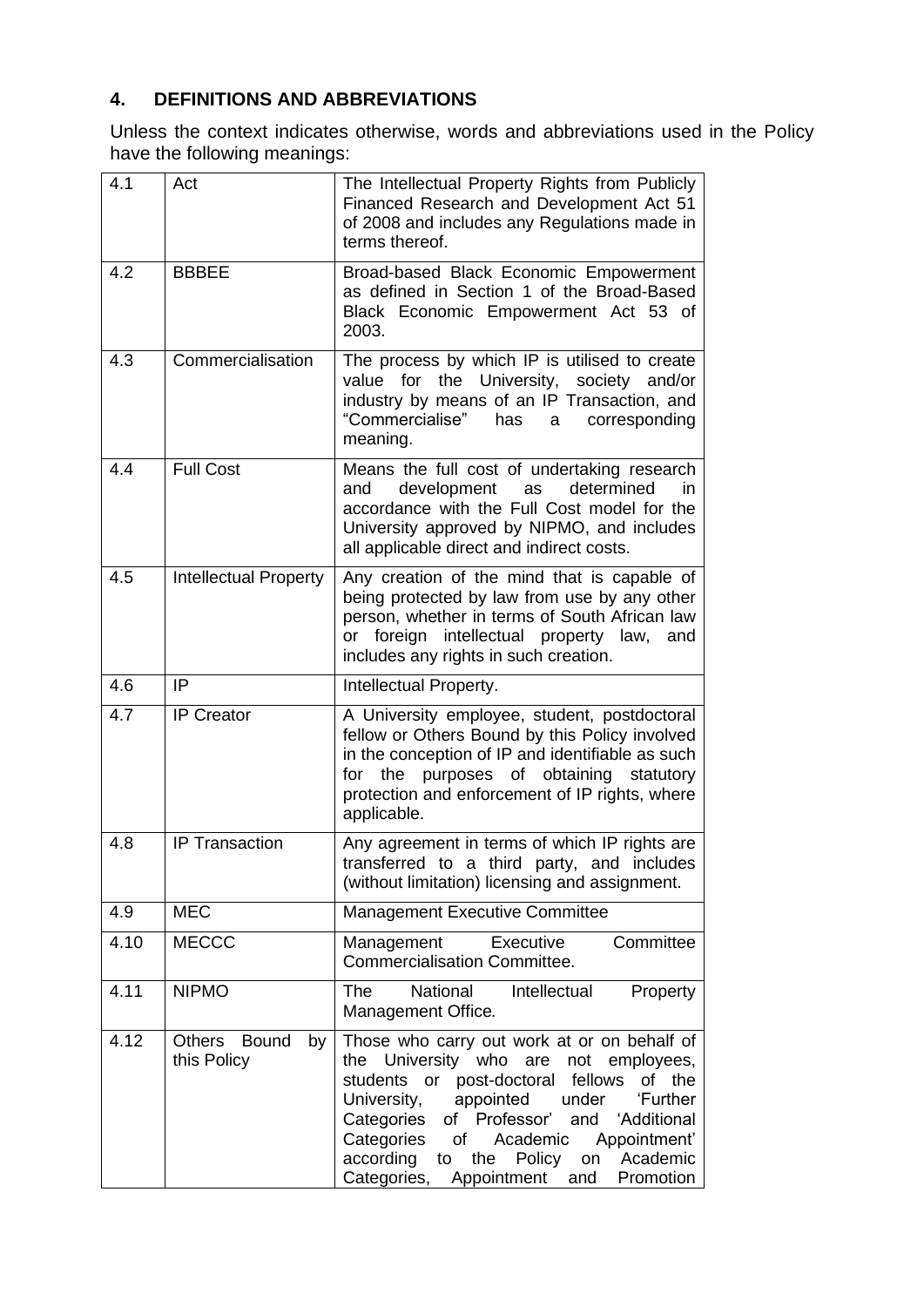|      |                         | Criteria and Processes).                                                                                                                                                                                                                                                                                                                                                                                                                                                                                                                                                  |
|------|-------------------------|---------------------------------------------------------------------------------------------------------------------------------------------------------------------------------------------------------------------------------------------------------------------------------------------------------------------------------------------------------------------------------------------------------------------------------------------------------------------------------------------------------------------------------------------------------------------------|
| 4.13 | Policy                  | This Intellectual Property Policy.                                                                                                                                                                                                                                                                                                                                                                                                                                                                                                                                        |
| 4.14 | Revenues                | income and non-monetary benefits<br>All<br>emanating from IP Transactions, including<br>(without limitation) all actual, non-refundable<br>royalties, dividends, income from sale of<br>shares, other grant of rights and other<br>payments made to the University or any other<br>entity owned wholly or in part by the University<br>as a consideration in respect of an IP<br>Transaction, but excludes a donation and<br>funding received by the University to be used<br>for the purposes of a research project or for<br>services to be provided by the University. |
| 4.15 | <b>Small Enterprise</b> | A small enterprise as defined in Section 1 of<br>the National Small Enterprise Act 102 of 1996.                                                                                                                                                                                                                                                                                                                                                                                                                                                                           |
| 4.16 | <b>TTO</b>              | The University's Technology Transfer Office.                                                                                                                                                                                                                                                                                                                                                                                                                                                                                                                              |
| 4.17 | University              | The University of Johannesburg.                                                                                                                                                                                                                                                                                                                                                                                                                                                                                                                                           |

### **5. OWNERSHIP OF IP**

- 5.1. IP will be owned by the University if developed as set out in section 3.1.
- 5.2. Where the University chooses not to retain ownership of any such IP:
	- 5.2.1. If the IP is governed by the Act, the University will offer the IP concerned to NIPMO, and if NIPMO elects not to take assignment of the IP, it will be offered to any party that may have funded its development, and thereafter to the IP Creator/s, on terms and conditions to be agreed between the University and the IP Creator/s and/or other party concerned, and subject to any existing agreements relating to such IP
	- 5.2.2. If the IP is not governed by the Act, the IP concerned may be released to the IP Creator/s or another party, on terms and conditions to be agreed between the University and the IP Creator/s and/or other party concerned, and subject to any existing agreements relating to such IP.

#### **6. OBLIGATIONS OF IP CREATORS**

- 6.1. IP Creators must disclose IP to the TTO, in the format and according to any process that may be prescribed from time to time, as soon as is reasonably possible, but in any case within 90 days of creating it, and in all cases, before it is published or made public in any other way or form, which could render it being incapable of being legally protected.
- 6.2. IP Creators undertake to provide their full co-operation to the TTO (and, where applicable, other representatives of the University) to enable it to carry out on behalf of the University the obligations of the University under this Policy and in terms of the Act.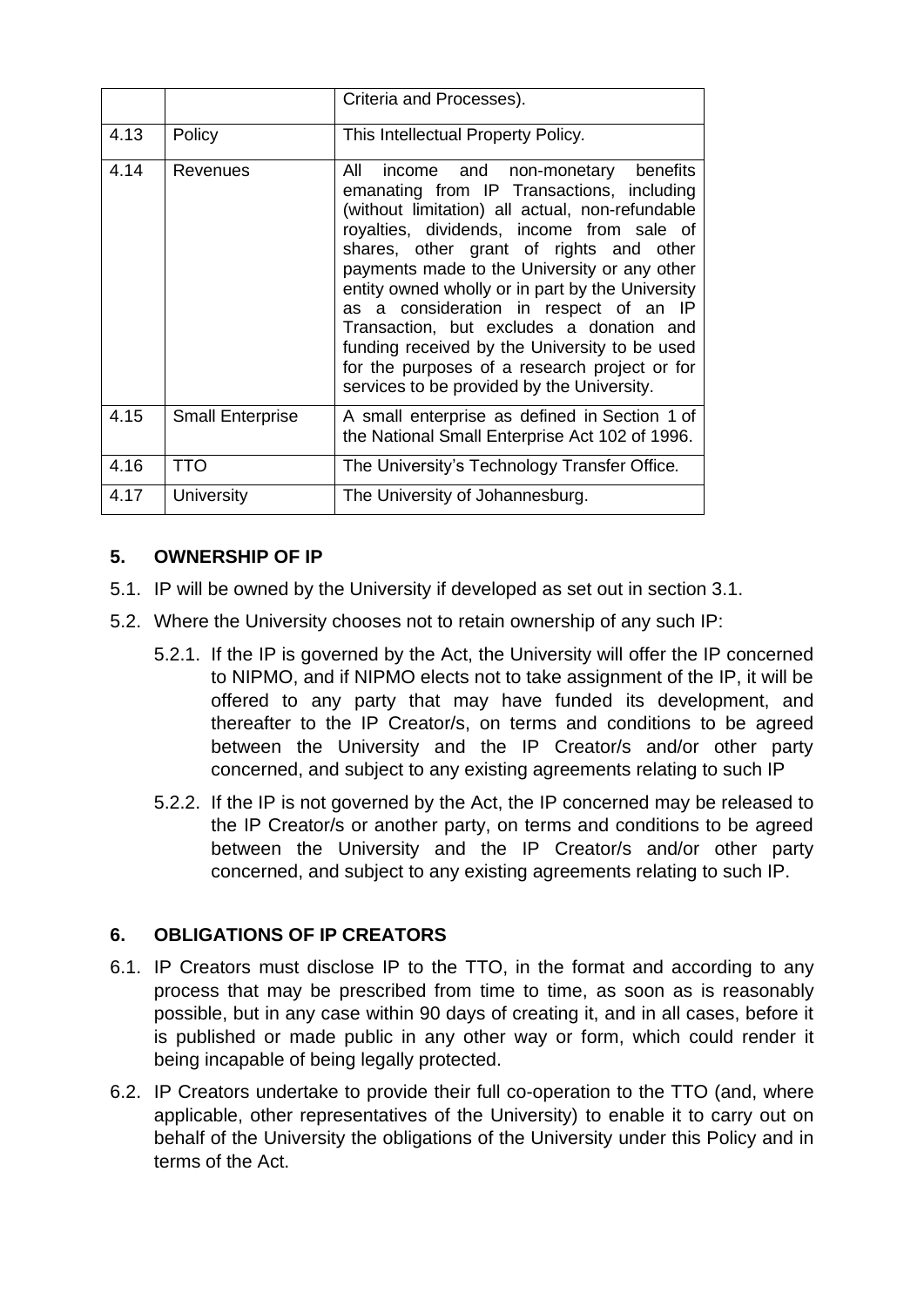# **7. EVALUATION OF IP DISCLOSURES**

- 7.1. The TTO is responsible for evaluating IP disclosures in order to assess the potential for Commercialisation, develop an appropriate IP protection strategy and determine how best to create value from the IP concerned.
- 7.2. If the TTO decides to apply for protection of University IP, applications will be filed in the name of the University.

### **8. COMMERCIALISATION**

- 8.1. The University will Commercialise IP for the benefit of the University, the IP Creators, and society at large by way of any appropriate legal mechanism and lawful IP Transaction.
- 8.2. Decisions regarding Commercialisation are made by structures of the University and its officials in accordance with a Council-approved Delegation of Authority and in terms of institutional instruments, giving due consideration to actively advancing social benefits, maximising the positive impact of the IP concerned and avoiding any potentially harmful consequences on individuals, communities or the environment.
- 8.3. The University will select Commercialisation partners who carry out business responsibly and ethically.
- 8.4. In seeking Commercialisation partners, the University will strive to give preference to parties which meet the following criteria:
	- 8.4.1. BBBEE-compliant entities and Small Enterprises;
	- 8.4.2. Parties that seek to use the IP in ways that provide optimal benefits to South Africa;
	- 8.4.3. Parties capable of serving the needs of the African continent and the international community more broadly;
	- 8.4.4. Parties willing to make the benefits of the IP available to underserved and/or vulnerable communities in need of the benefits of the IP concerned, at an affordable price and on favourable terms;
	- 8.4.5. Parties that will utilise the IP to advance fundamental rights; and/or
	- 8.4.6. Parties that made a material contribution to the research and development giving rise to the resulting IP.
- 8.5. IP Creators are encouraged to participate in the Commercialisation process.

### **9. RIGHTS OF IP CREATORS AND THEIR HEIRS TO BENEFIT-SHARING**

- 9.1. IP Creators and their heirs are entitled to share in the Revenues that accrue to the University from exploitation of their IP.
- 9.2. IP Creators are entitled to the following minimum share of Revenues:
	- 9.2.1. At least 20% of the Revenues accruing to the University from the Commercialisation of such IP for the first one million rand of Revenues; and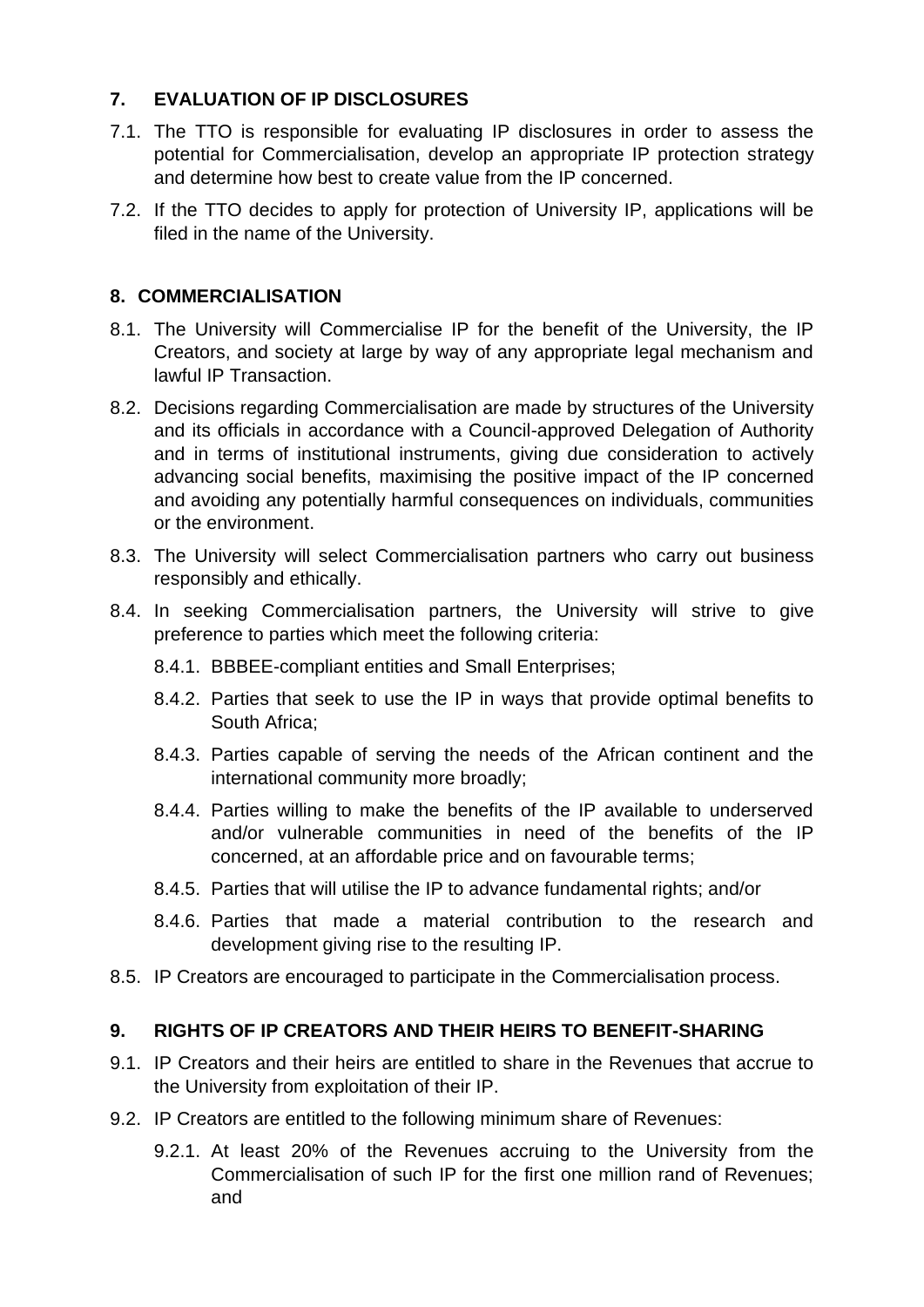- 9.2.2. Thereafter, at least 30% of the nett Revenues accruing to the University from Commercialisation of such IP (after deduction of expenses incurred for protection and Commercialisation of the IP concerned).
- 9.3. The University will distribute the balance of the Revenues to support (without limitation) the following:
	- 9.3.1. Research and development;
	- 9.3.2. The operations of the TTO; and
	- 9.3.3. Statutory protection of IP.
- 9.4. The IP Creator's Faculty and Department will each be entitled to share in the balance of the Revenues referred to in section 9.3 above.
- 9.5. Where IP is developed by more than one IP Creator, the default position is that the joint IP Creators will share equally in Benefits, unless agreed otherwise between them in writing.
- 9.6. The University will make benefit sharing payments to IP Creators no later than 12 months from the date of the receipt of the Revenues by the University.
- 9.7. Where the University is to receive any non-monetary benefit as consideration in an IP Transaction, the value of such benefit will be determined and the share due to the IP Creator/s will be agreed with the IP Creator/s, prior to finalising the IP Transaction.
- 9.8. As a default, where an IP Creator takes equity in a company which commercialises University IP developed by the IP Creator concerned, the IP Creator's right to share benefits will be waived, unless otherwise agreed in writing between the University and such IP Creator.

#### **10. CONTRACTS INVOLVING IP**

- 10.1.The University will negotiate in advance the inclusion of appropriate contractual terms, which are in compliance with the provisions of the Act, for all agreements in terms of which there is the potential for IP to be created, and/or for an IP Transaction to take place.
- 10.2.As a default, where IP is developed or paid for by the University, the University will own (or – where IP is co-developed with one or more other parties - co-own) such IP, but alternative arrangements may be negotiated where justified and in compliance with the provisions of the Act and other legislation (including, without limitation, when research is paid at Full Cost by a third party).
- 10.3.If IP is licensed exclusively or assigned to another party, the University will strive to obtain rights to continue to use the IP concerned for the purposes of teaching and research.
- 10.4.Where applicable and feasible, the University will strive in its IP Transactions to ensure that the IP is made accessible and affordable to all who can benefit from it.